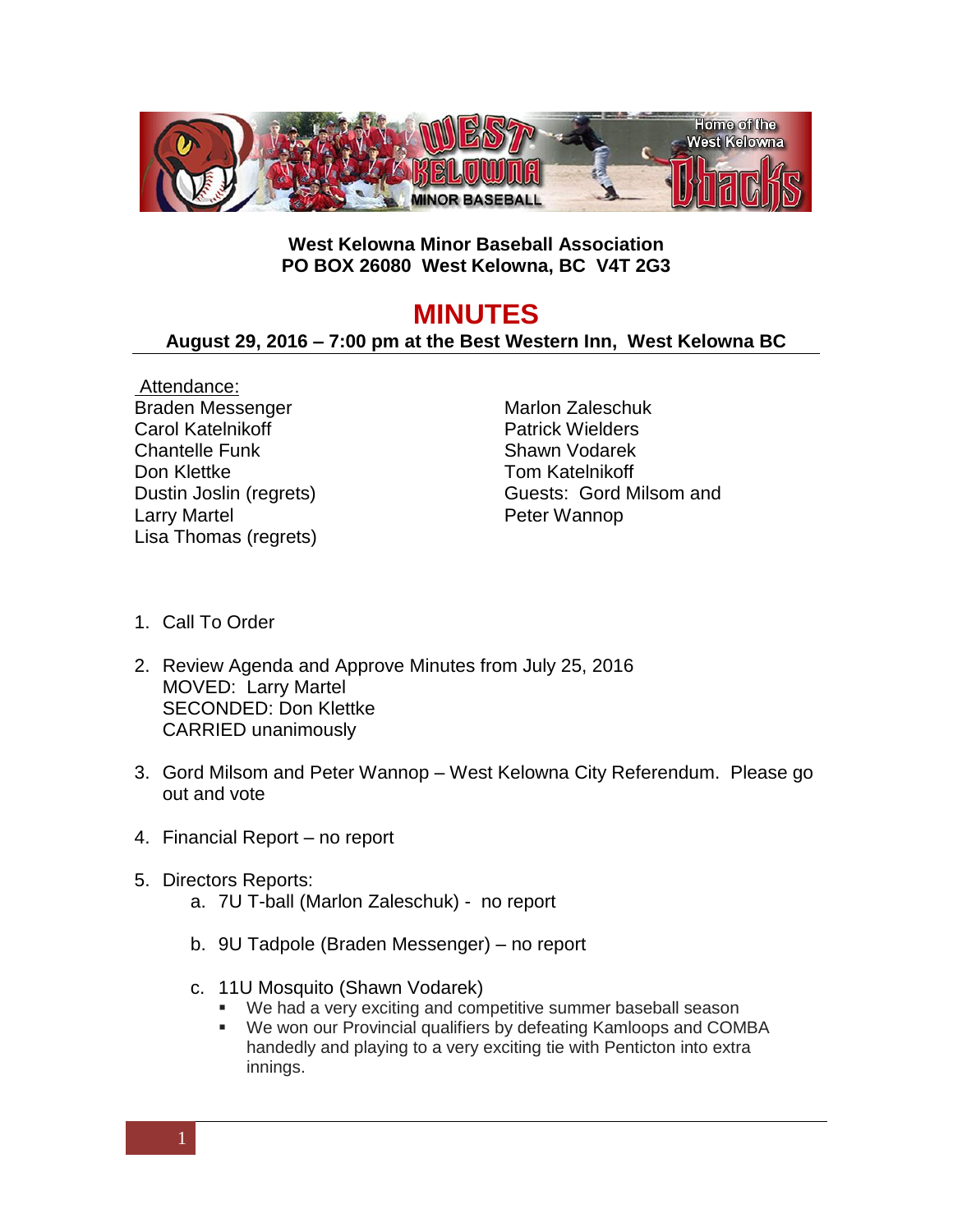- The Provincials was a huge success. The B.C. Baseball appointed Director Eric Toneff said it was in the top 5 of Provincials he has attended. We had a very awesome summer ball parent group that really stepped up and volunteered. Unfortunately our D-Backs did not qualify for the finals, we went 2 and 2 with the last game being a win. Unfortunately the boys came up just a couple runs short.
- **Want to thank all the volunteers for their help in making the Provincials a** huge success. The only suggestion is to have CB radios for next time as communication was tough due to limited cell coverage at the fields.
- The City of West Kelowna stepped up in the final hour and fixed the fences at Mount Boucherie upper and they have never looked better.
- Have had some great feedback from the children, I have a couple of all-star Hockey players that said if the 13U select team next year plays through as they did this year they will not play spring hockey but will play baseball! Pretty huge complement on how they enjoyed the baseball season.
- I know there has been interest in Fall Ball at the 13U level, I will be away from September 15-25th so I could help coach but would not be able to run the program. Please let me know if there is someone interested in stepping up as I'd help as much as I can.

## d. 13UPee Wee (Patrick Wielders)

- Went to Provincials 0-4 and played really well. Had some injuries and did the best we could. Had fun and enjoyed the trip.
- After qualification a couple parents suggested to pull their children and not attend provincials (thus possibly collapsing team); regardless of clear communication since the start of the season. In the end those 2 families/players did join the team.
- Some organizational challenges with this provincials in Parksville.
- Overall a good showing and represented the Association very well and concluded the season on a great note.
- **Have sent out Fall Ball registration information to all players.**
- e. 15U Bantam (Carol Katelnikoff) we didn't go to Provincials. No new updates.
- f. 18U Midget (Larry Martel) AAA college prep division played with improvement. Very competitive division. Finished 6<sup>th</sup> out of the 8 teams. Had a great time and learned a lot – especially about time commitment needed to play at this level. Overall a really successful year. Concern that AA didn't have field practice times.
- g. Uniform (vacant)
- h. Equipment (Patrick Wielders) Nothing purchased in the last month. Have tried to get every equipment bag returned – and they are all now in the cage. Will need some for Fall Ball. Would like to empty container after Fall Ball, as well as go through each field and clean up sheds.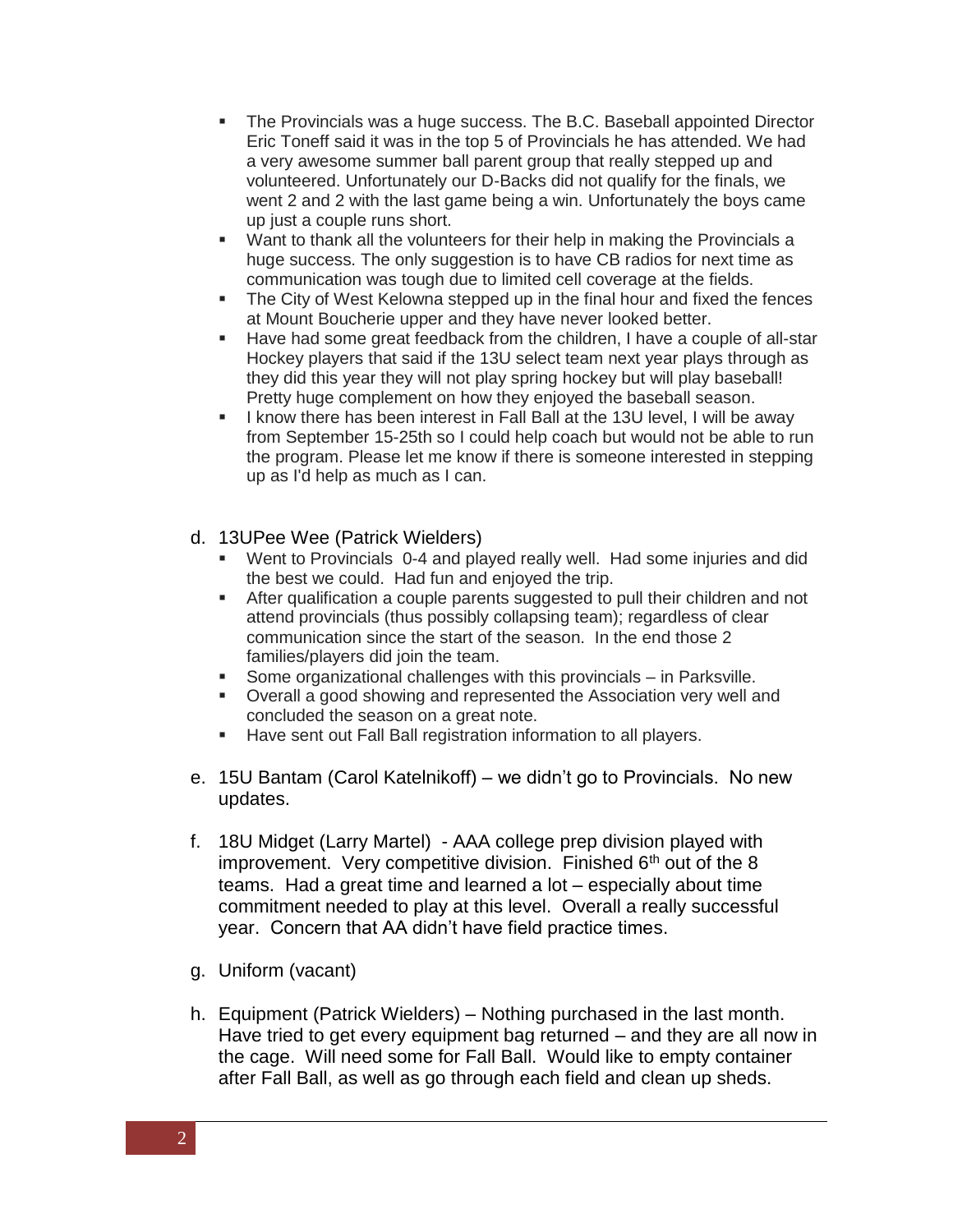- i. Head Coach (Tom Katelnikoff) Certified 21 coaches this past spring, and have certified over 200 coaches over the years from the West Kelowna sessions. Have applied for \$2,000 rebate from VOC and \$1,300 from BC Baseball.
- j. Umpire in Chief (Don Klettke) Please provide feedback directly to Don on any Umpire concerns. Tom Katelnikoff will get clarification from Darcy Rysc regarding the invoice asking for 1/3 of the total costs from umpire clinics. Board discussion: might support covering the registration costs for Level 1 and Level 2 umpire clinic registration fees of West Kelowna kids (only).
- k. Concession (Carol Katelnikoff) Provincial weekend did about \$1,200.00
- l. Fundraising: Jeff Black resigned
- m. VOC rep (Larry Martel) no report
- n. Registrar/Webmaster (Lisa Thomas)
- 6. 1st Vice President (Vacant)
- 7. 2nd Vice President (Don Klettke) no report at this time.
- 8. New Societies Act (Chantelle Funk)
	- a. MOTION to approve the FIRST DRAFT of the Revised Constitution MOVED Chantelle Funk SECONDED Patrick Wielders CARRIED unanimously
	- b. Motion to approved the FIRST DRAFT of the revised Bylaws MOVED Chantelle Funk SECONDED Patrick Wielders CARRIED unanimously

Chantelle Funk will schedule a working session prior to the September board meeting. Monday, September 19.